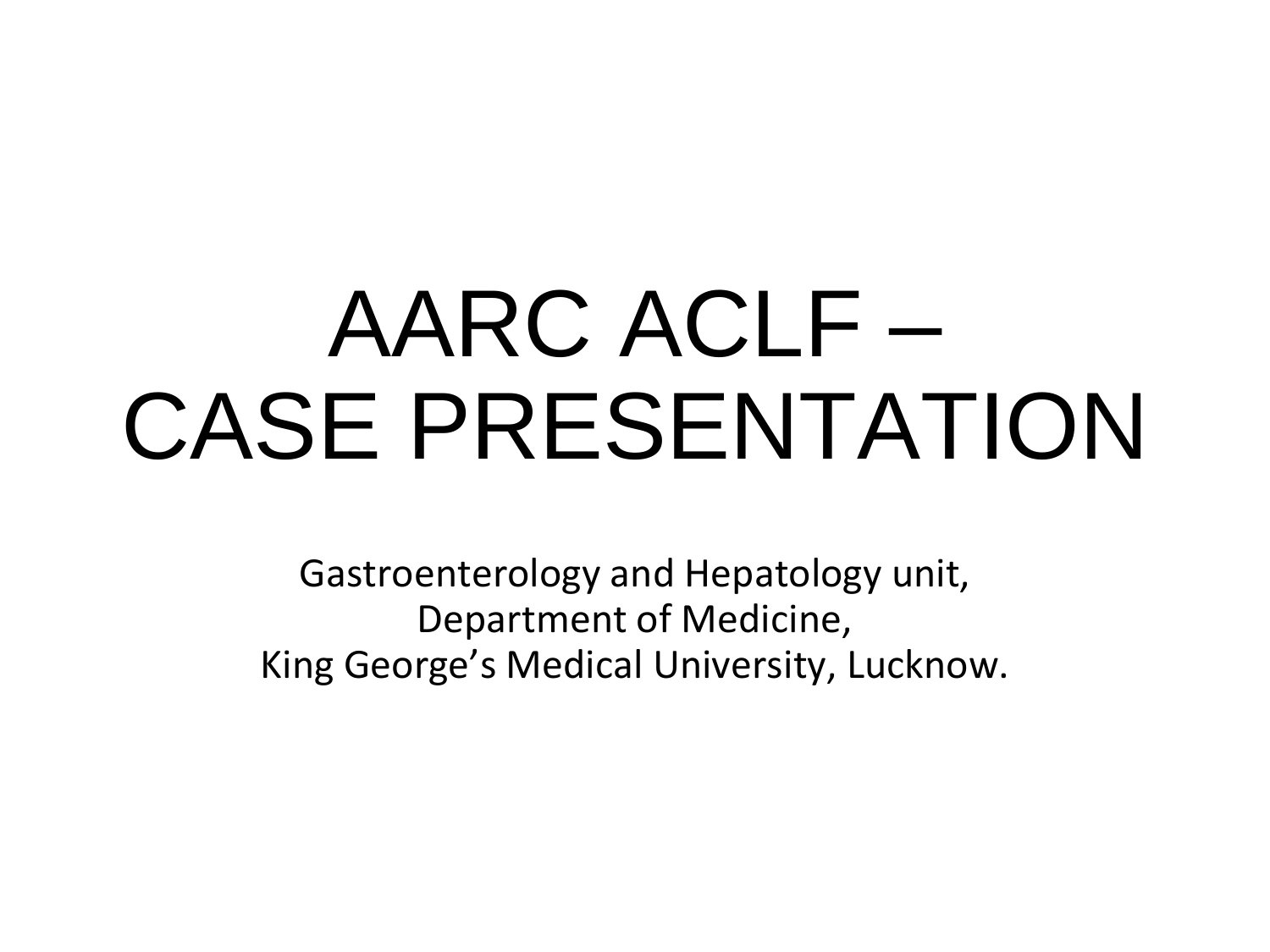### CASE DEMOGRAPHIC DETAILS

- 34 year/ male,
- R/O Lucknow, Uttar pradesh, India,
- Farmer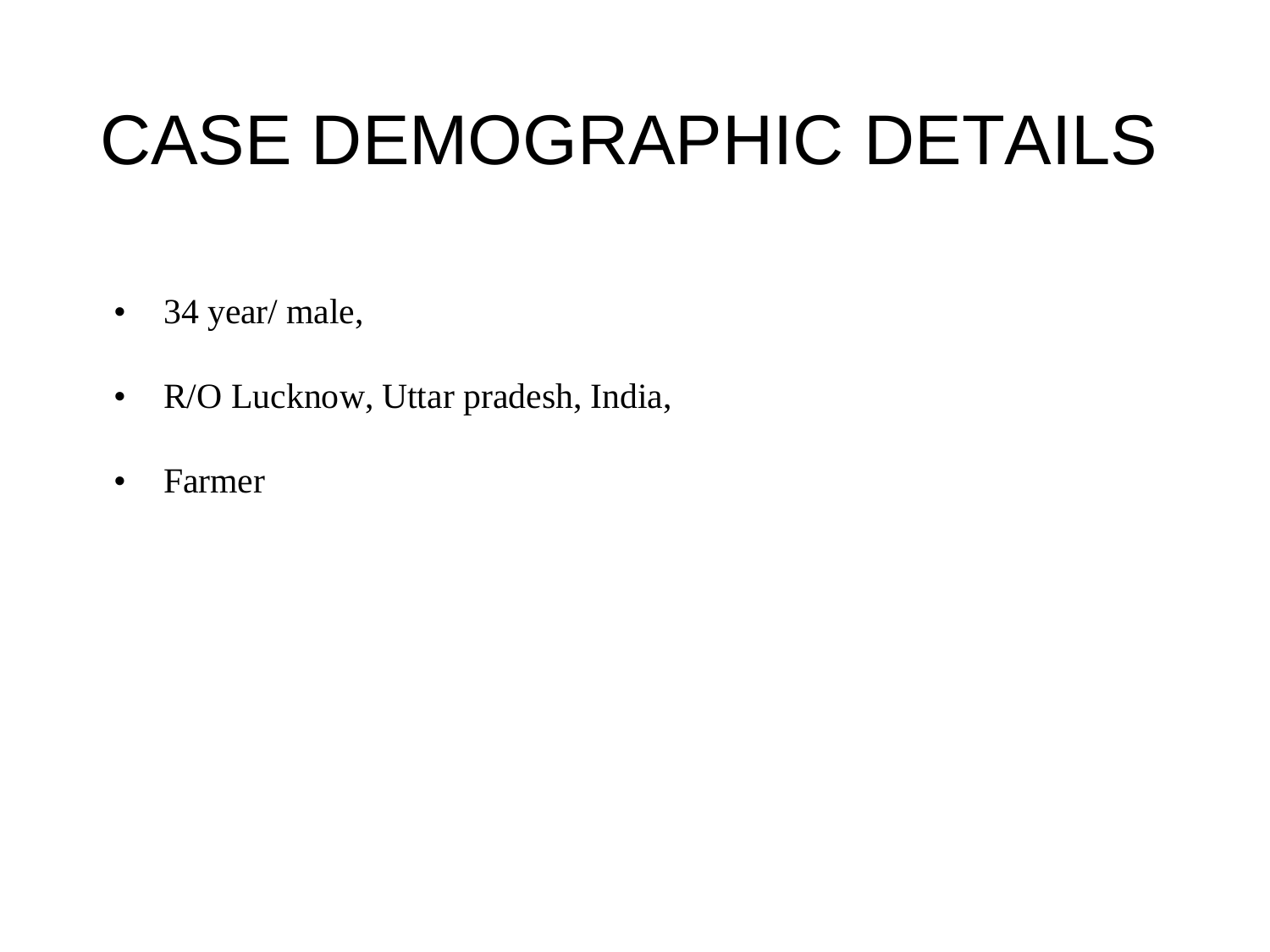## **HISTORY**

Chief complaints:

- 1. Jaundice x 3 months
- 2. Ascites with pain x 2 months
- 3. Constipation x 4 days
- 4. Altered sensorium x 2 days
- 5. H/O decompensation in the past: yes, jaundice 1 year ago
- 6. Alcohol: Heavy alcoholic since 7 years, 2-3 quarters/day, last intake on 05/11/21 (6 days before)
- 7. Comorbidities: None
- 8. Drugs: None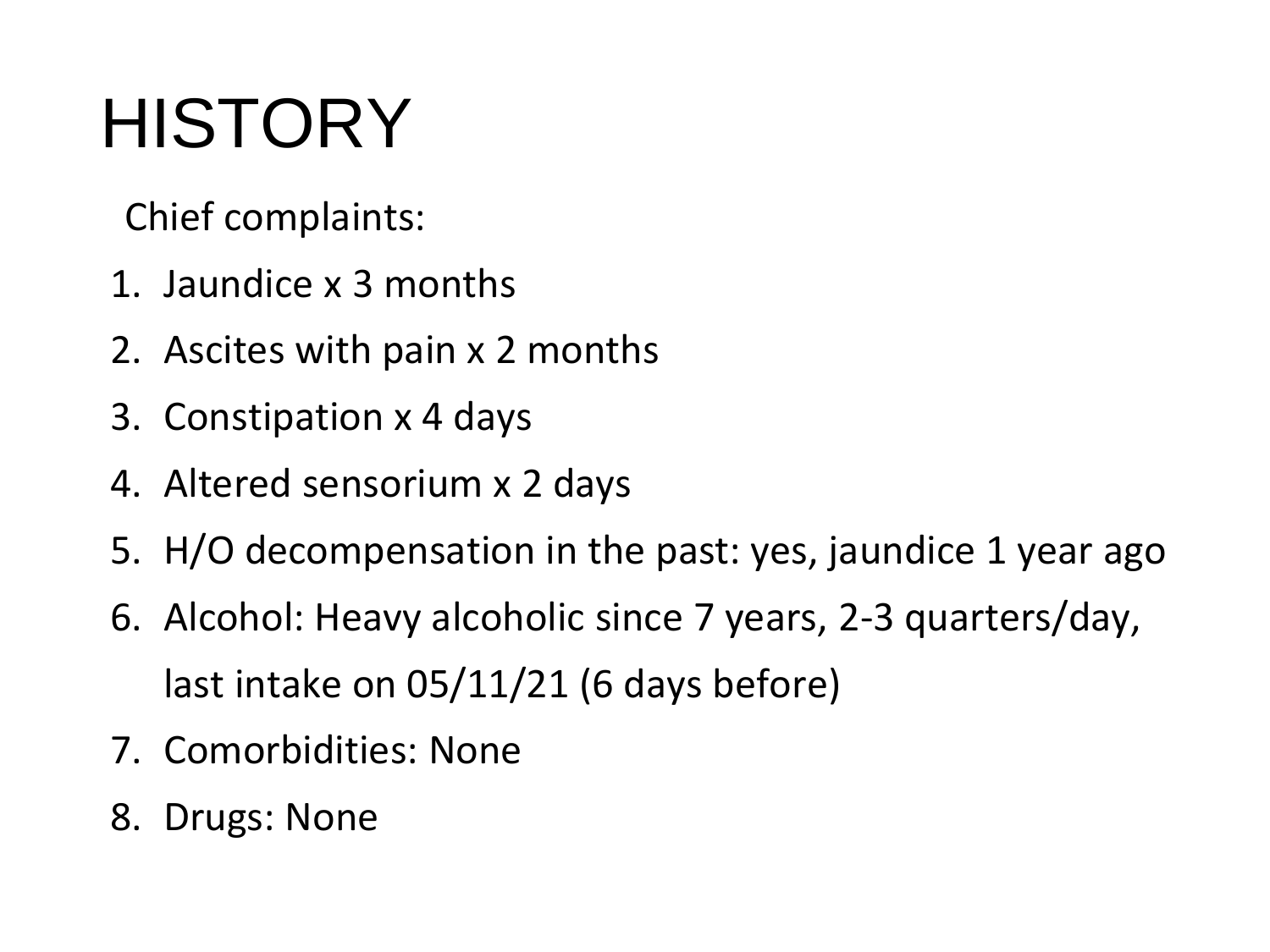### Vital Signs

| <b>Variable</b>   | 09/11/2021      | 12/11/2021     | 16/11/2021     | 21/02/2021     |
|-------------------|-----------------|----------------|----------------|----------------|
| <b>Heart Rate</b> | 86              | 84             | 80             | 110            |
| <b>BP</b>         | 110/74          | 106/64         | 114/72         | 62 systolic    |
| <b>RR</b>         | 14              | 16             | 18             | 18             |
| Temperature       | 98              | 98.7           | 99.1           | 98             |
| <b>Ascites</b>    | Grade 2         | Grade 2        | Grade 3        | Grade 3        |
| HE (grade)        | 3               | $\overline{2}$ | $\overline{3}$ | $\overline{4}$ |
| <b>Tapping</b>    | Diagnostic done | Not done       | Not done       | Not done       |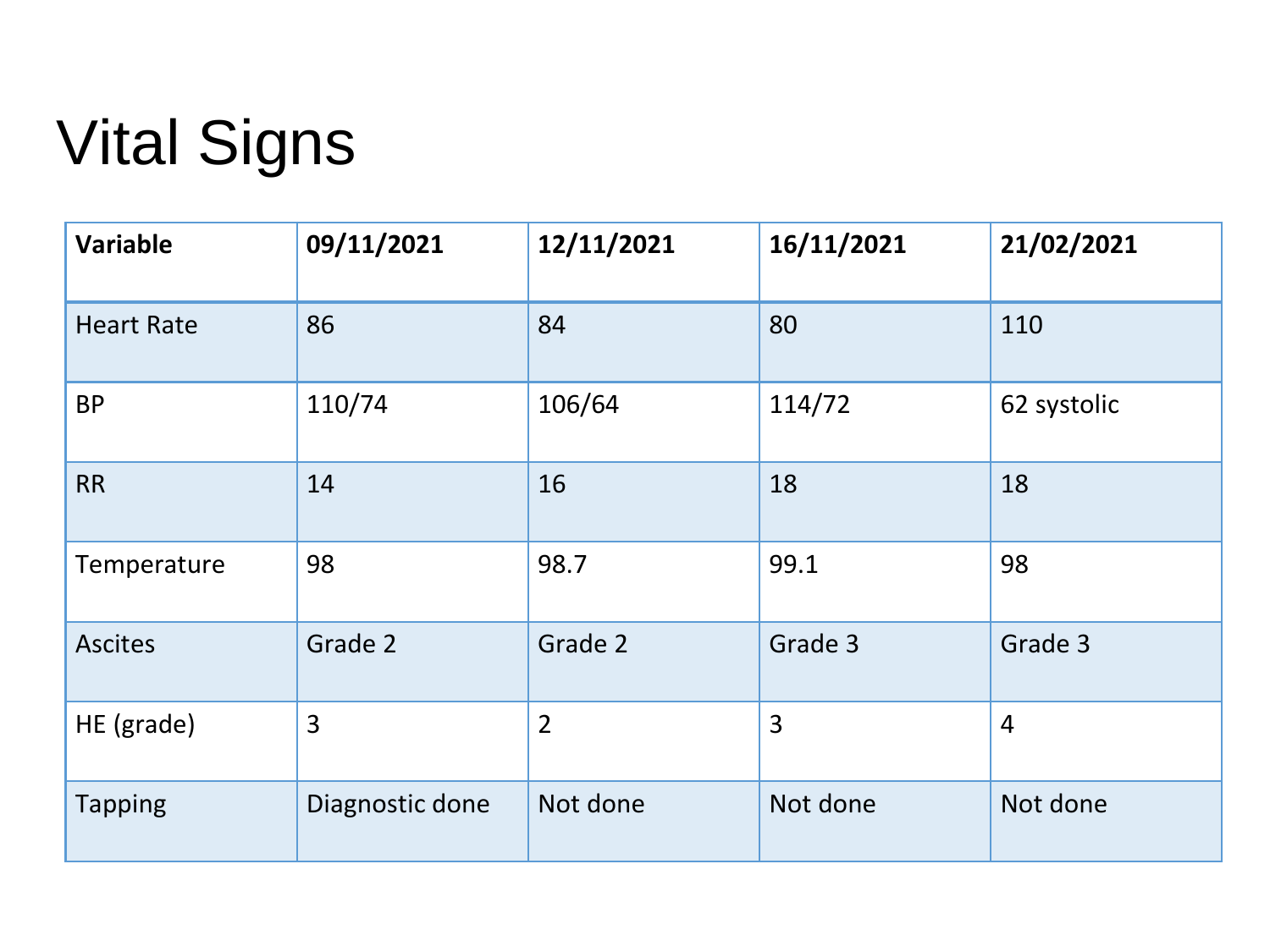| <b>Variable</b> | 09/11          | 11/11                | 12/11          | 14/11 | 16/11          | 19/11          | 20/11 | 21/11 |
|-----------------|----------------|----------------------|----------------|-------|----------------|----------------|-------|-------|
| Hb              | 7.6            | 8                    | 9.9            |       | 9              | 8.6            |       |       |
| <b>TLC</b>      | 3600           | 7000                 | 7600           |       | 7500           | 8800           |       |       |
| N<br>E<br>L     | 79<br>03<br>20 | 80 %<br>02 %<br>16 % | 85<br>02<br>10 |       | 80<br>02<br>17 | 75<br>02<br>22 |       |       |
| Platelets       | 0.35           | 1.80                 | 0.33           |       | 0.26           | 0.66           |       |       |
| Urea            | 70.2           | 82.2                 | 104.2          | 112   | 136.4          | 128.6          | 155.1 | 150.9 |
| Creat           | 2.88           | 3.3                  | 3.67           | 4.20  | 5.09           | 6.05           | 7.01  | 6.93  |
| <b>Na</b>       | 131.1          | 133                  | 128            | 127   | 130.3          | 127            | 127.8 |       |
| K               | 3.14           | 2.96                 | 5.78           | 3.57  | 4.39           | 4.3            | 3.99  |       |
| T.Bil           | 14.20          | 18.4                 | 20.35          | 20.91 | 26.6           | 23.6           |       |       |
| D.Bil           | 6.7            | 6.96                 | 10.73          | 12.85 | 14.8           | 14.11          |       |       |
| I.Bil           | 8.0            | 11.52                | 9.62           | 8.06  | 11.3           | 9.56           |       |       |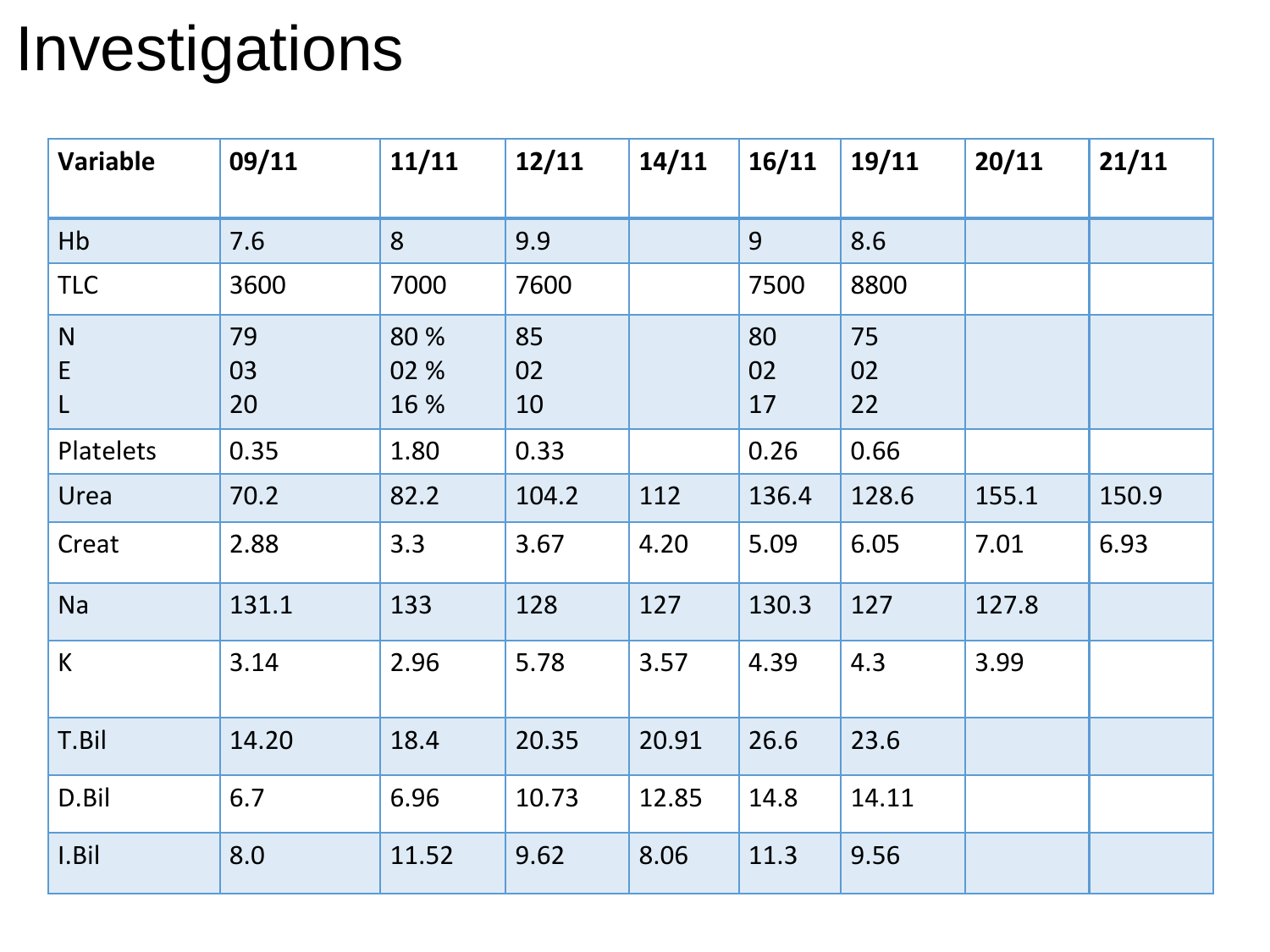| <b>Variable</b> | 09/11     | 11/11 | 12/11 | 14/11     | 16/11 | 19/11 |
|-----------------|-----------|-------|-------|-----------|-------|-------|
| <b>AST</b>      | 199       | 249   | 206   | 130       | 120   | 147   |
| <b>ALT</b>      | 44.2      | 66    | 53    | 39.40     | 34.12 | 43    |
| SAP             | 160.5     | 160   | 219   | 227       | 217   | 222   |
| <b>GGT</b>      |           |       |       |           |       |       |
| T protein       | 5.63      | 7.42  | 7.32  |           | 6.40  | 6.15  |
| Albumin         | 1.86      | 2.31  | 2.29  |           | 2.40  | 2.23  |
| PT/INR          | 38.8/3.03 |       |       | 35.2/2.85 |       |       |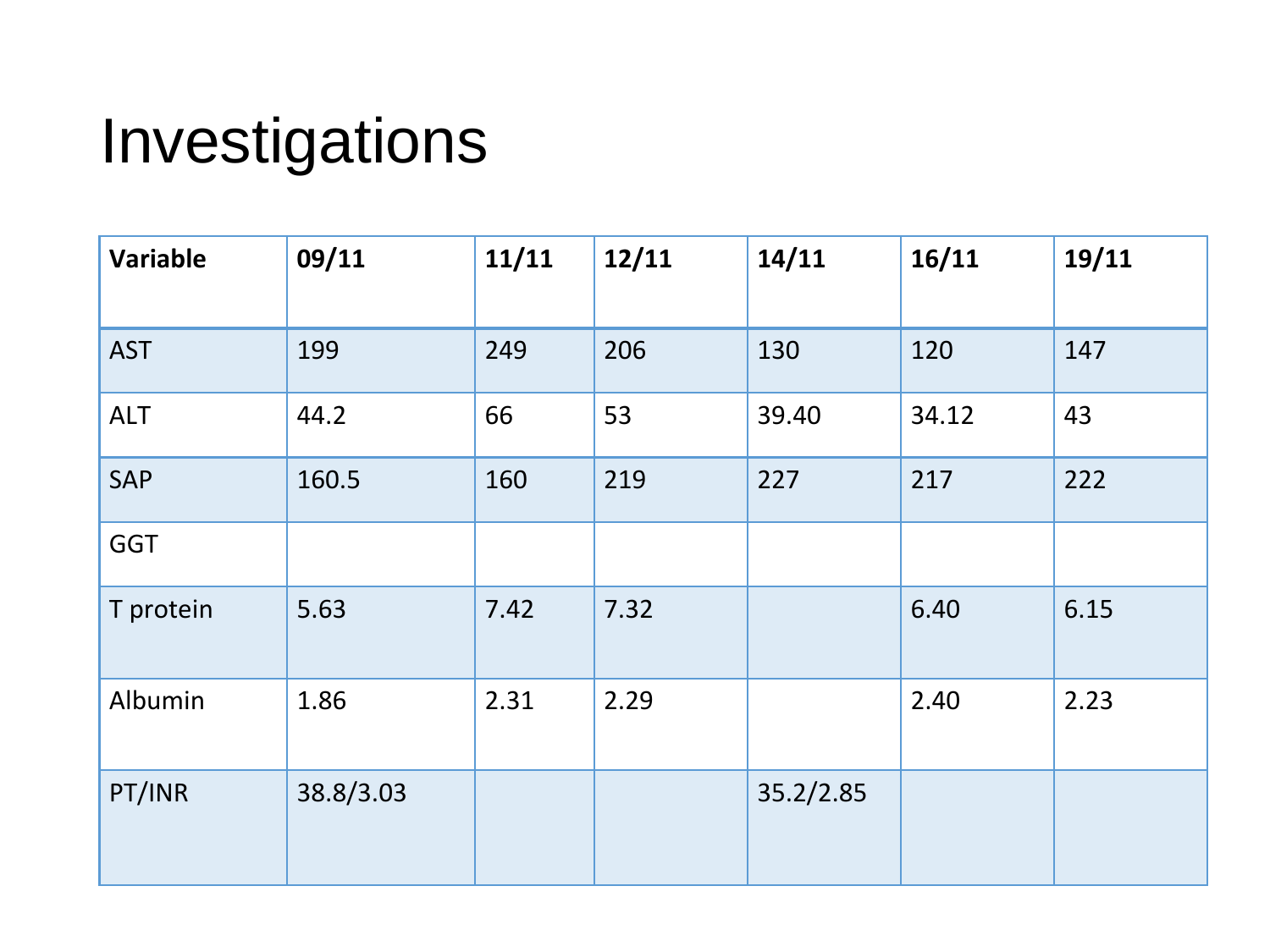#### Arterial Blood Gas Analysis

| <b>Parameter</b> | 09/11     | 11/11     | 19/11     | 20/11     | 21/11 |
|------------------|-----------|-----------|-----------|-----------|-------|
| Ventilator       | <b>No</b> | <b>No</b> | <b>No</b> | <b>No</b> | yes   |
| O <sub>2</sub>   | 94 %      | 96 %      | 98 %      | 97 %      | 92 %  |
| pH               | 7.51      | 7.49      | 7.35      | 7.40      | 7.33  |
| pCO <sub>2</sub> | 24.5      | 26.0      | 24.2      | 20.6      | 23.9  |
| pO <sub>2</sub>  | 51.6      | 94.4      | 128       | 104       | 36.1  |
| HCO <sub>3</sub> | 19.6      | 22        | 15.5      | 15.2      | 14.4  |
| Lactate          | 2.1       | 1.9       | 1.8       | 1.3       | 1.8   |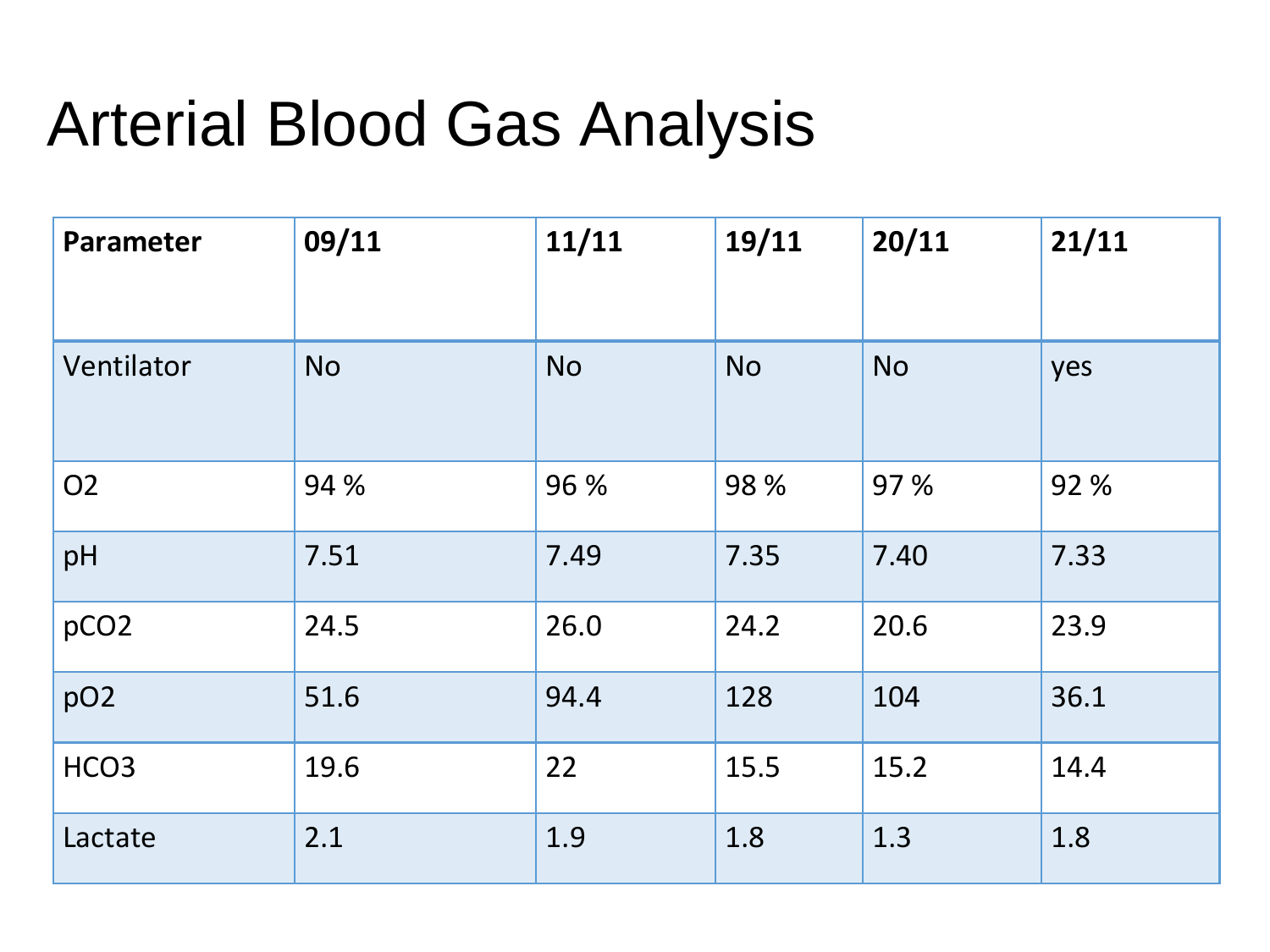| <b>Serologies</b>                |                 |  |
|----------------------------------|-----------------|--|
| <b>HBsAg</b>                     | <b>NR</b>       |  |
| <b>Anti HCV</b>                  | <b>NR</b>       |  |
| <b>ANA</b>                       | <b>Not Done</b> |  |
| <b>HCV RNA</b>                   | Not Done        |  |
| IgM AntiHBC                      | <b>Not Done</b> |  |
| <b>HBV DNA</b>                   | Not Done        |  |
| IgM anti HAV, anti<br><b>HEV</b> | <b>NR</b>       |  |
| IgG                              | Not Done        |  |
| <b>ASMA</b>                      | <b>Not Done</b> |  |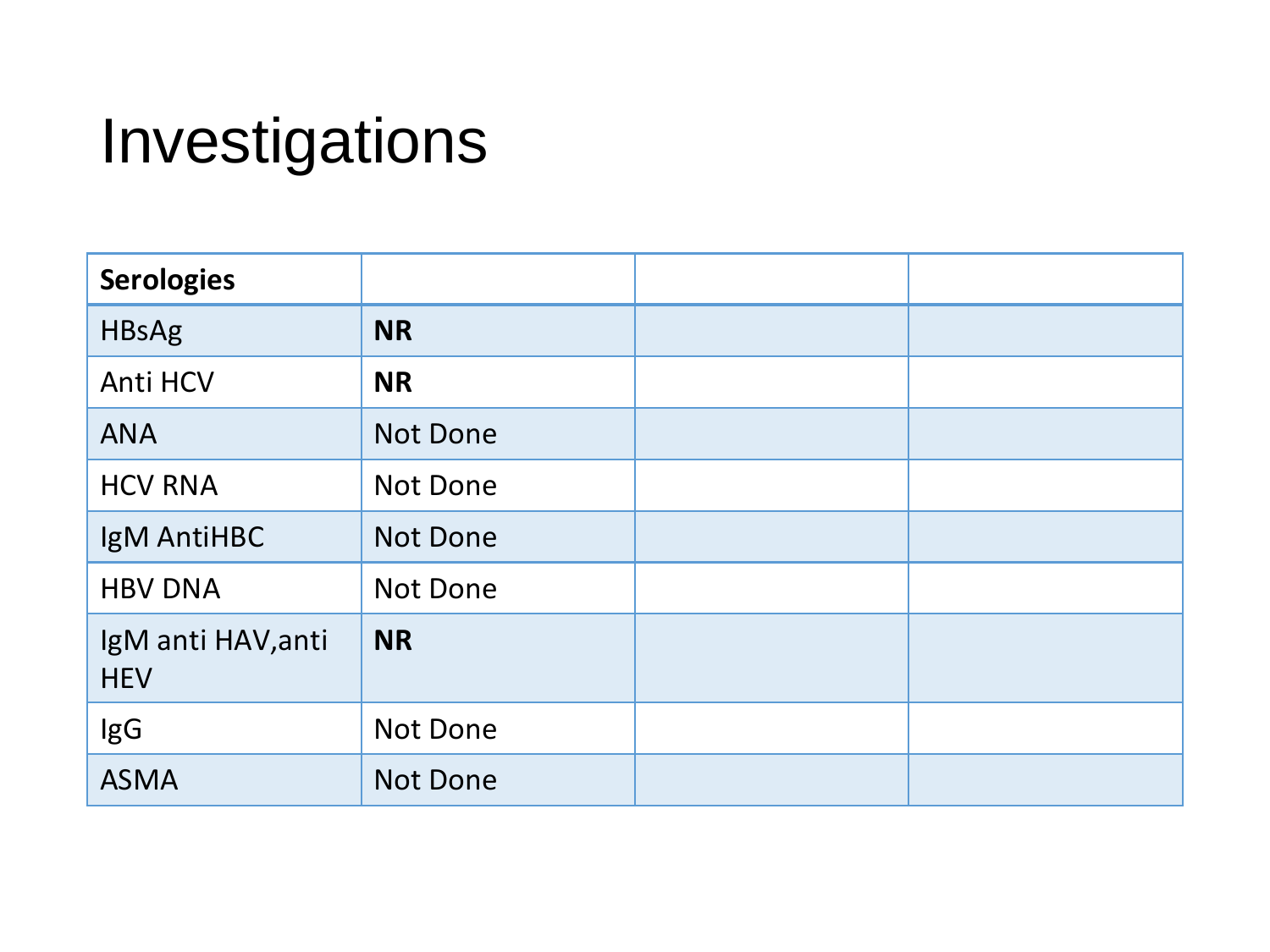| <b>Parameter</b>         |                                                        |                                                  |
|--------------------------|--------------------------------------------------------|--------------------------------------------------|
| UGI endoscopy            | (Date:18/11/21)                                        |                                                  |
| Esophageal varices grade | $2 \times 1$ Col., $1 \times 2$ Col., no<br><b>RCS</b> |                                                  |
| Stomach                  |                                                        |                                                  |
| Duodenum                 | Mild PHG and                                           |                                                  |
|                          | duodenopathy                                           |                                                  |
| Ascitic fluid culture    |                                                        |                                                  |
|                          | <b>Sterile</b>                                         |                                                  |
| USG abdomen              |                                                        |                                                  |
|                          | (Date: $9/11/21$ )                                     | (Date:14/06/21)                                  |
|                          | Hepatomegaly (19 cm),                                  | Mild hepatomegaly coarse                         |
|                          | coarse echotexture of                                  | echotexture, dilated                             |
|                          | liver, Mild Ascites                                    | portal vein (15 mm), mild<br>to moderate ascites |
|                          |                                                        |                                                  |
|                          |                                                        |                                                  |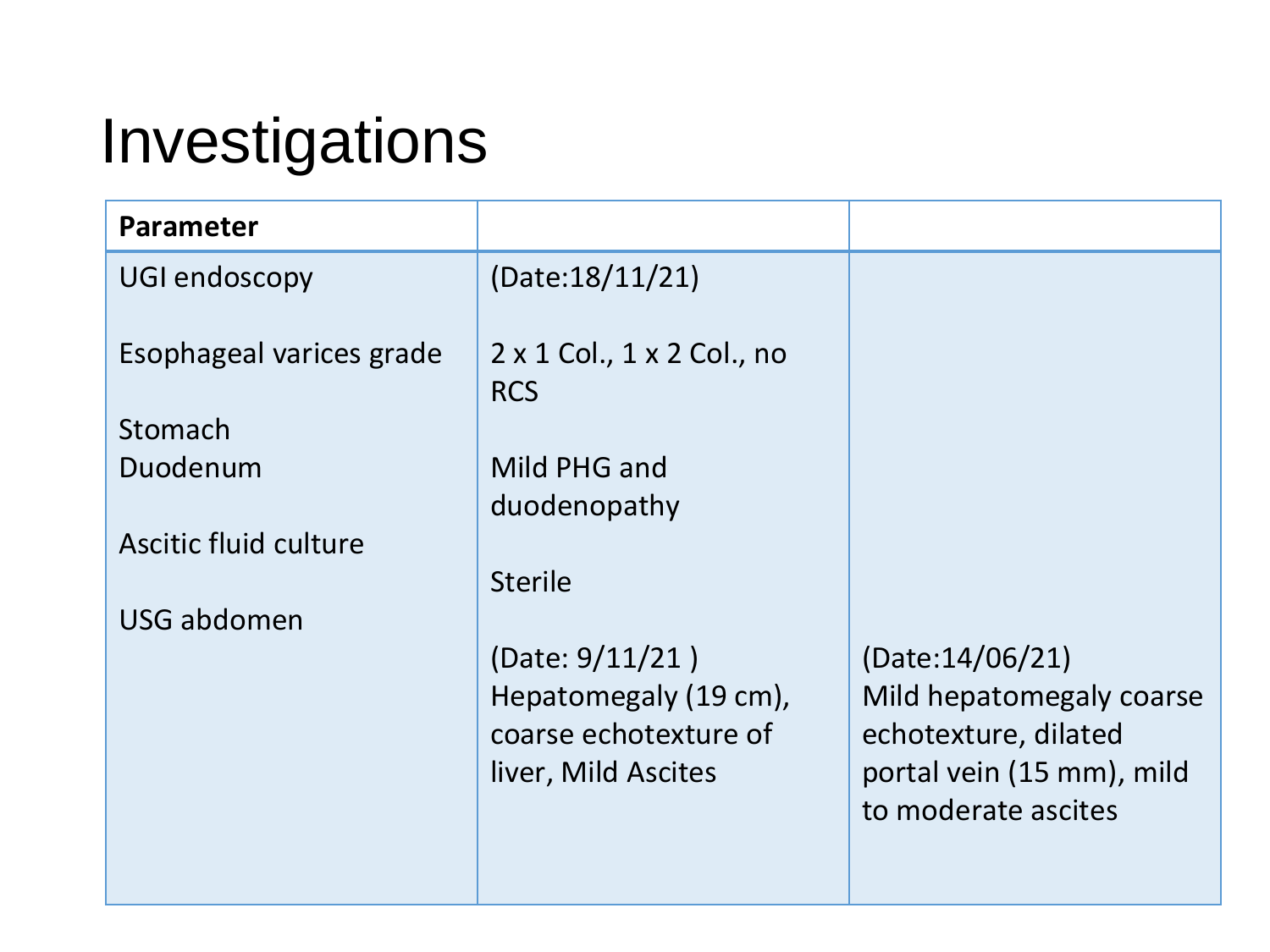#### Treatment

| Day          | Day 1                                                                                                                                                                                             | Day 3                                                                                             | Day 7                                                              | Day 9                                                              |
|--------------|---------------------------------------------------------------------------------------------------------------------------------------------------------------------------------------------------|---------------------------------------------------------------------------------------------------|--------------------------------------------------------------------|--------------------------------------------------------------------|
|              | (9/11/21)                                                                                                                                                                                         | (11/11/21)                                                                                        | (16/11/21)                                                         | (19/11/21)                                                         |
| <b>Drugs</b> | Inj Cefotaxim 2<br>$\bullet$<br>gm ivi TDS<br>Inj Pantop 40 mg<br>$\bullet$<br><b>OD</b><br>Inj Kaplin 10 mg<br>$\bullet$<br>OD<br>Tab Rifagut 550<br>mg 1 tab BD<br>Syrup Lactulose<br>30 ml QID | Same plus<br>$\bullet$<br>Inj Albumin 20<br>% BD (not<br>regular)<br>Inj Terlipressin<br>1 mg QID | Same plus<br>$\bullet$<br>HD 1 session<br>1 unit PRBC<br>$\bullet$ | Same plus<br>$\bullet$<br>HD 1 session<br>1 unit PRBC<br>$\bullet$ |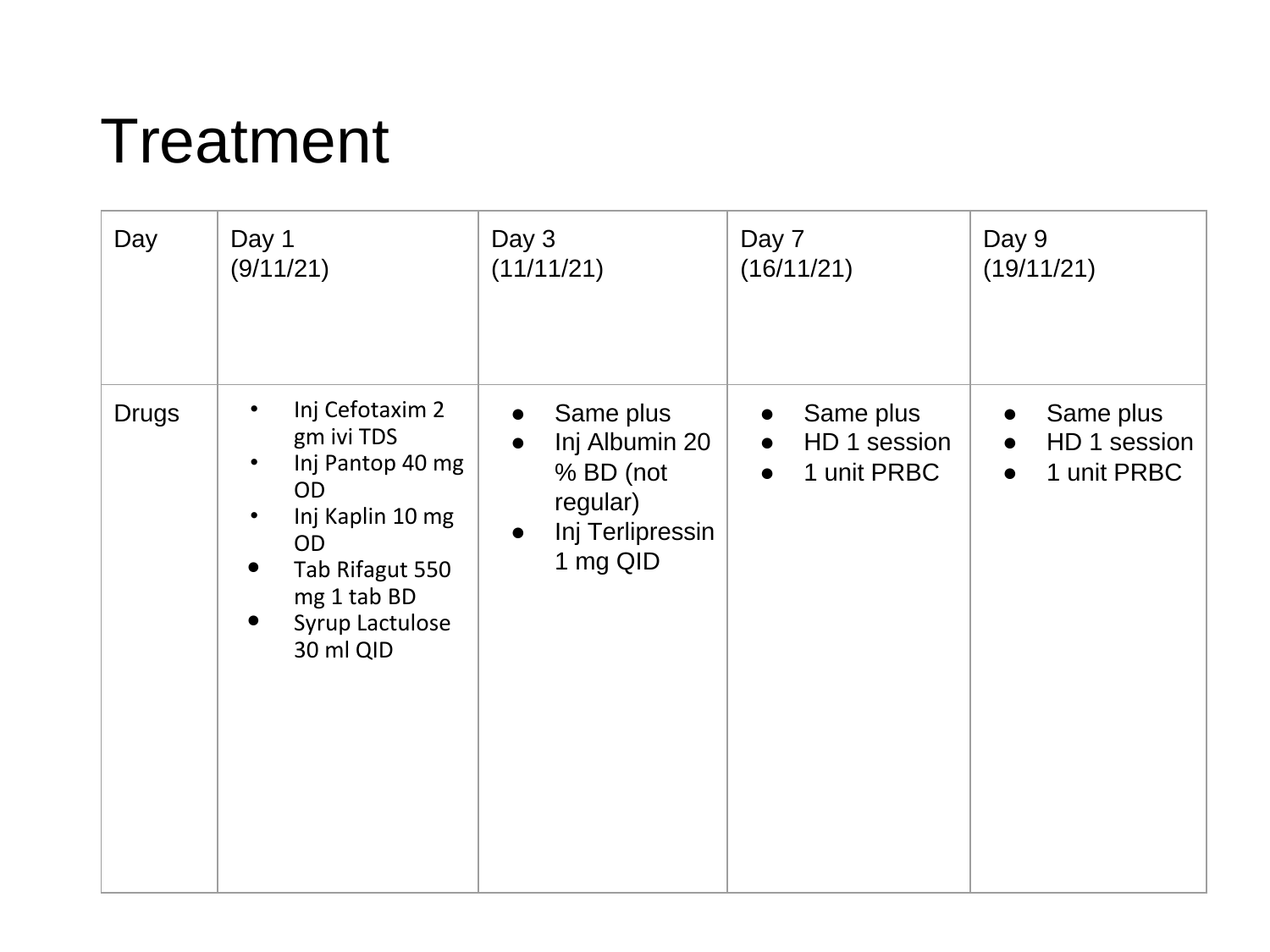#### LIVER SEVERITY SCORE

| Parameter        | 9/11 | 14/11 | 19/11 |  |
|------------------|------|-------|-------|--|
|                  |      |       |       |  |
| <b>AARC</b>      | 11   |       | 11    |  |
| <b>CLIF SOFA</b> | 12   | 12    |       |  |
| <b>SOFA</b>      | 13   | 16    |       |  |
| <b>CTP</b>       | 13   | 13    |       |  |
| <b>MELD</b>      | 39   | 43    |       |  |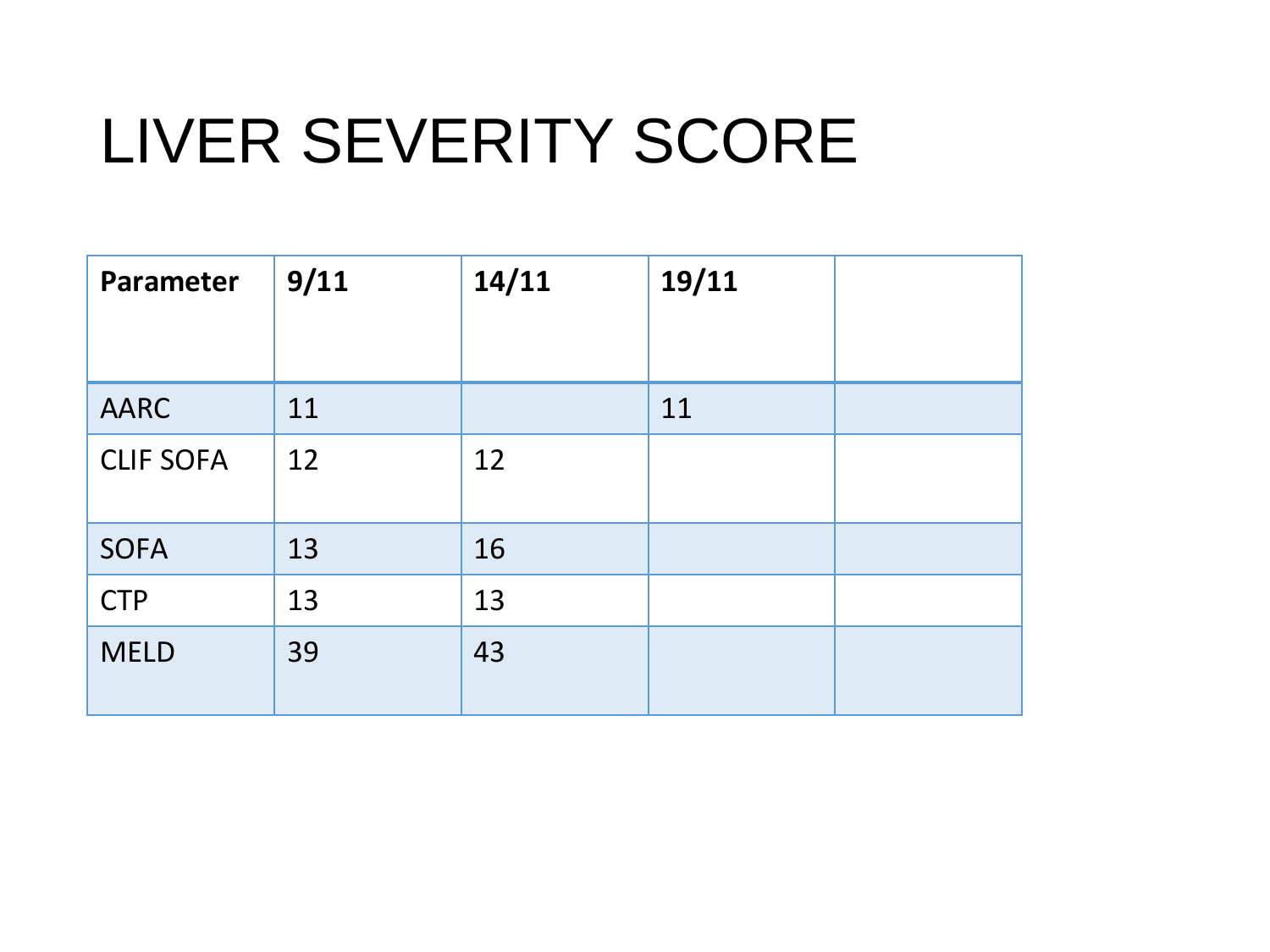### Followup

Could not be done because the patient expired during hospital stay